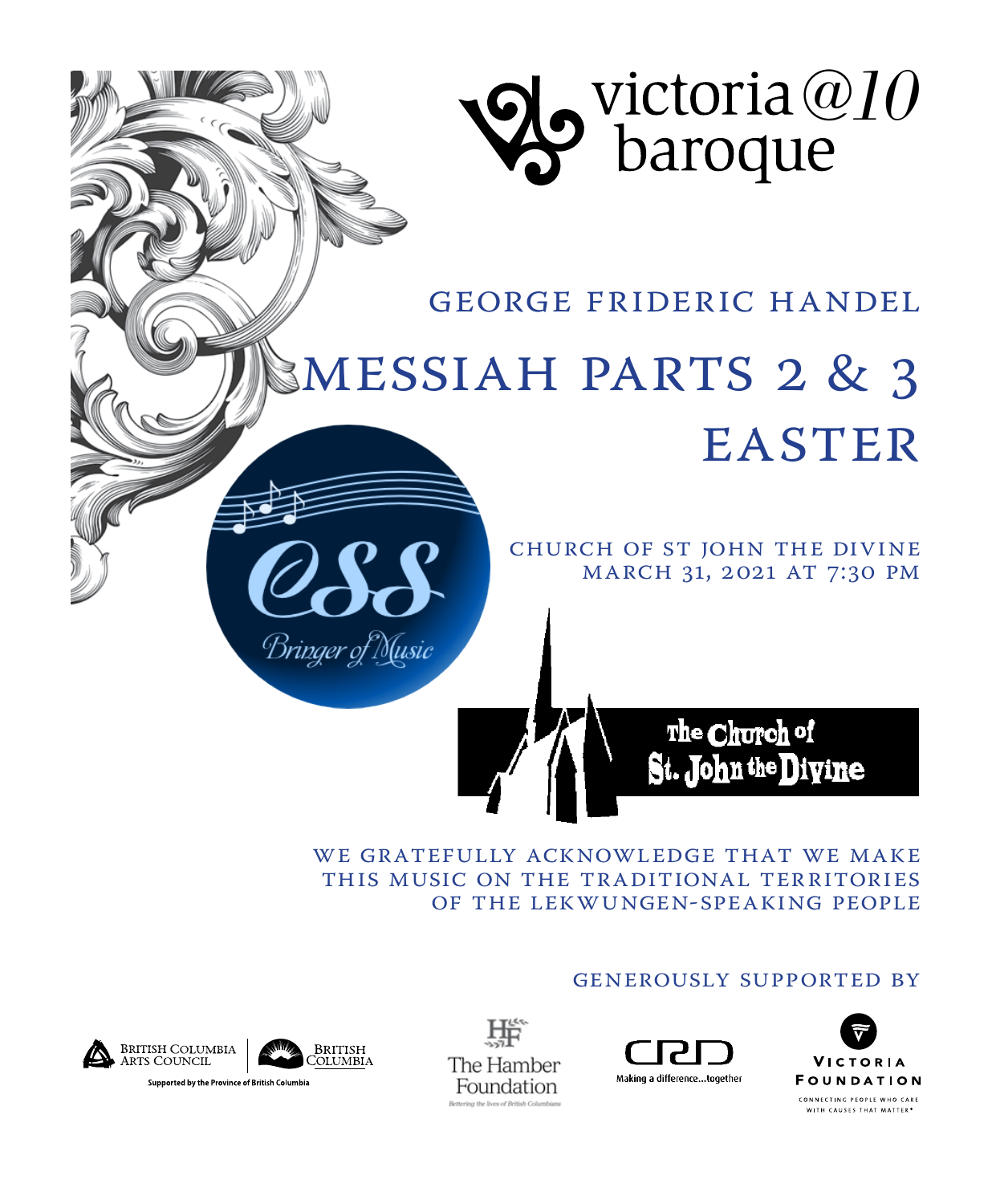*Perf ormers*

**Soloists** Jennifer Turner, soprano Deanna Sills, mezzo soprano<sup>\*</sup> Isaiah Bell, tenor Nathan McDonald, bass *Char Hodgins, soprano 2 in "Lift up your heads"*

#### **Victoria Baroque**

†Christi Meyers, violin/leader Kathryn Wiebe, violin Elyssa Lefurgey-Smith, violin Tyson Doknjas, violin Mieka Michaux, viola‡ Amy Laing, cello David Michaux, trumpet David Stratkauskas, harpsichord & organ

sponsored by:  $*$ Harald and Sharon Krebs, in memory of Klara Krebs and Harry Lutzer  $*$ Hanonymous donors  $*$ Keith Gladstone

Audio and video by the Cowichan Performing Arts Centre

Co-presented by Victoria Baroque, Cowichan Symphony Society, and the Church of St John the Divine

We are grateful for our many donors and supporters, who make our concerts possible!

**VICTORIA BAROQUE** Artistic Director: Soile Stratkauskas Now in its tenth season, Victoria Baroque brings together early music specialists from Vancouver Island and beyond. The ensemble's repertoire ranges through chamber, orchestral, vocal, and choral works from the Baroque and Classical periods. Guest performances have included Early Music Vancouver, Early Music Society of the Islands, Cowichan Symphony Society, and Art-Spring. Past guest directors and soloists have included Tafelmusik's Jeanne Lamon; leader of the English Baroque Soloists, Kati Debretzeni; British harpsichordist Steven Devine; Pacific Opera Victoria's Timothy Vernon; and soprano Nancy Argenta. Victoria Baroque's debut CD, *Virtuosi* 

*of the Baroque* on Marquis Classics, was nominated for a Western Canadian Music Award in 2014. In summer 2020 Victoria Baroque partnered with violinist Chloe Kim, the Early Music Society of the Islands, Christ Church Cathedral Victoria, and Early Music Vancouver in presenting a highly popular online concert series, Music for the Pause. Victoria Baroque is passionate about outreach and engaging with emerging young talent through community workshops, school concerts, and collaborations with the University of Victoria School of Music, Victoria Conservatory of Music, and the Greater Victoria Youth Orchestra.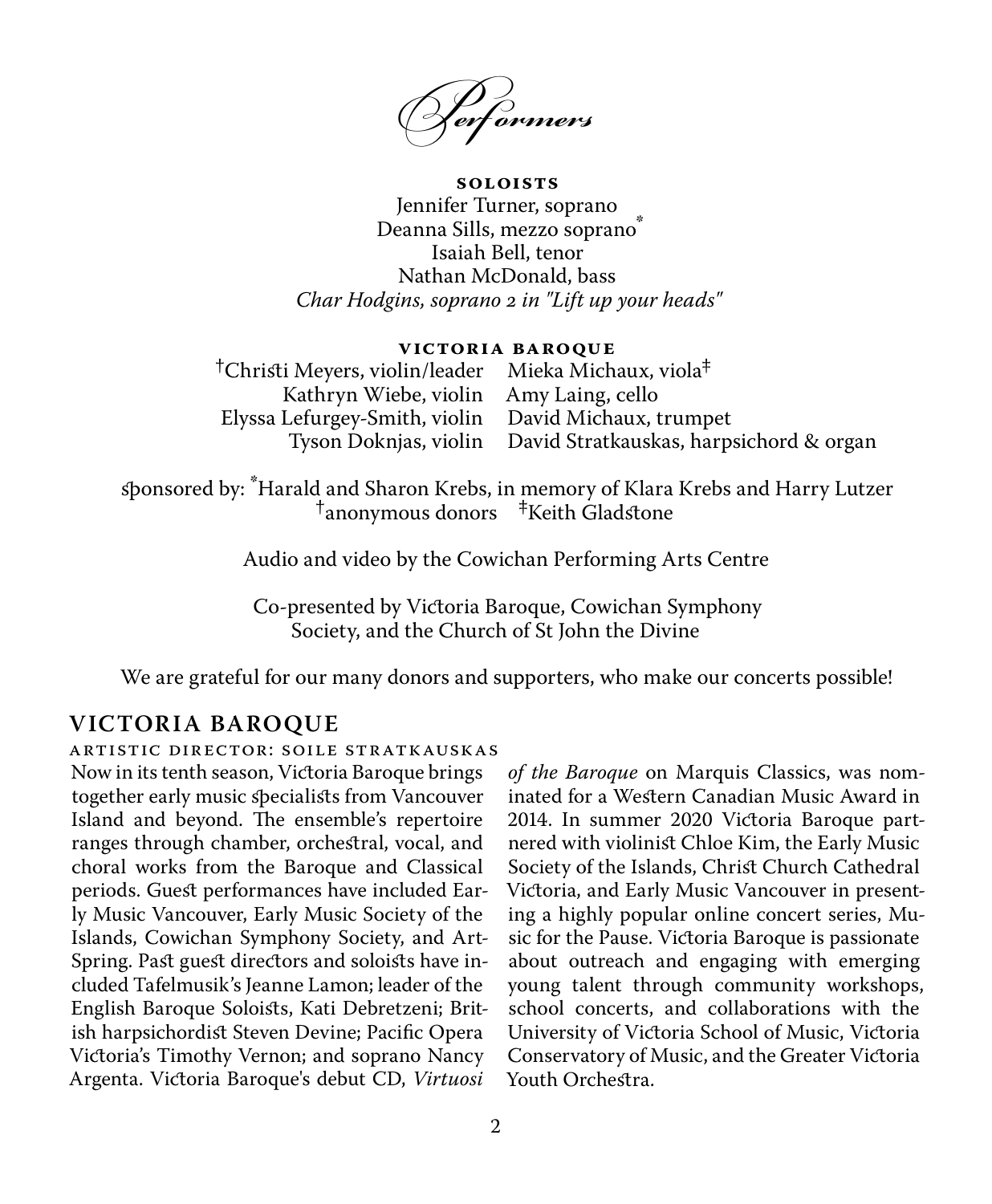*Messiah* 

#### **Part Two**

#### **Chorus**

*Behold the Lamb of God, that taketh away the sin of the world. (John 1: 29)*

#### **Air (Alto)**

*He was despised and rejected of men, a man of sorrows and acquainted with grief. He gave His back to the smiters, and His cheeks to them that plucked off His hair: He hid not His face from shame and spitting. (Isaiah 50: 3,6)*

#### **Chorus**

*Surely He hath borne our griefs, and carried our sorrows! He was wounded for our transgressions, He was bruised for our iniquities; the chastisement of our peace was upon Him. And with His stripes we are healed. All we like sheep have gone astray; we have turned every one to his own way. And the Lord hath laid on Him the iniquity of us all. (Isaiah 53:4–6)*

#### **Accompagnato (Tenor)**

*Thy rebuke hath broken His heart: He is full of heaviness. He looked for some to have pity on Him, but there was no man, neither found He any to comfort him. (Psalm 69: 20)*

#### **Air (Tenor)**

*Behold, and see if there be any sorrow like unto His sorrow. (Lamentations 1:12)*

#### **Accompagnato (Tenor)**

*He was cut off out of the land of the living: for the transgressions of Thy people was He stricken. (Isaiah 53: 8)*

#### **Air (Tenor)**

*But Thou didst not leave His soul in hell; nor didst Thou suffer Thy Holy One to see corruption. (Psalm 16:10)*

#### **Chorus**

*Lift up your heads, O ye gates; and be ye lift up, ye everlasting doors; and the King of Glory shall come in. Who is this King of Glory? The Lord strong and mighty, The Lord mighty in battle. Lift up your heads, O ye gates; and be ye lift up, ye everlasting doors;* 

3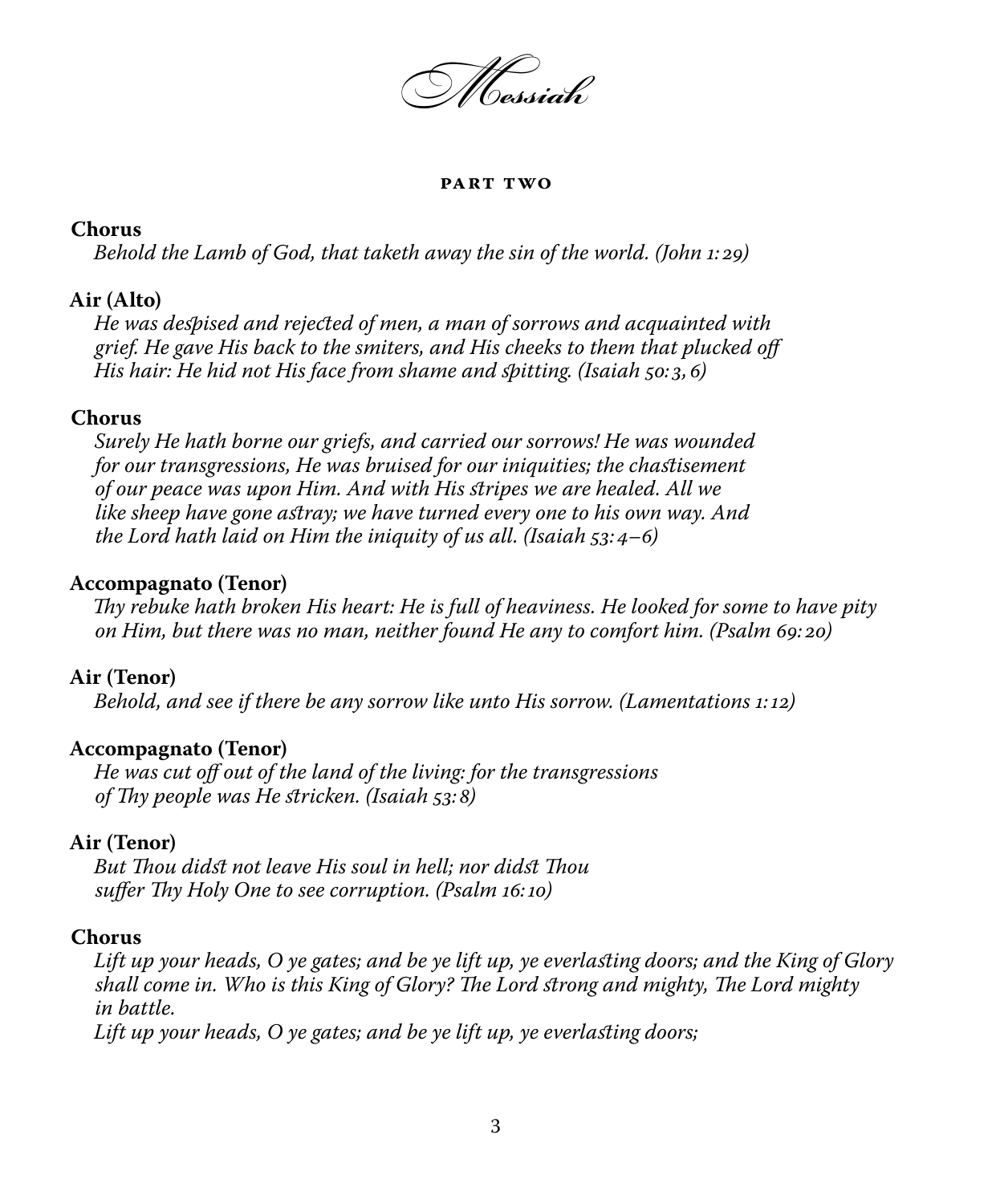*and the King of Glory shall come in. Who is this King of Glory? The Lord of Hosts, He is the King of Glory. (Psalm 24: 7–10)*

#### **Air (Soprano)**

*How beautiful are the feet of them that preach the gospel of peace, and bring glad tidings of good things. (Isaiah 52: 7; Romans 10:15)*

#### **Air (Bass)**

*Why do the nations so furiously rage together, and why do the people imagine a vain thing? The kings of the earth rise up, and the rulers take counsel together against the Lord, and against His anointed. (Psalm 2:1–2)*

#### **Recitative (Tenor)**

*He that dwelleth in Heav'n shall laugh them to scorn; The Lord shall have them in derision. (Psalm 2:4)*

#### **Air (Tenor)**

*Thou shalt break them with a rod of iron; thou shalt dash them in pieces like a potter's vessel. (Psalm 2: 9)*

#### **Chorus**

*Hallelujah: for the Lord God omnipotent reigneth. The kingdom of this world is become the kingdom of our Lord, and of his Christ; and he shall reign for ever and ever. King of Kings, and Lord of Lords. Hallelujah! (Revelation 19:6,16; 11:15)*

#### **Part Three**

#### **Air (Soprano)**

*I know that my Redeemer liveth, and that He shall stand at the latter day upon the earth. And though worms destroy this body, yet in my flesh shall I see God. For now is Christ risen from the dead, the first fruits of them that sleep. (Job 19: 25–26, 1 Corinthians 15: 20)*

#### **Chorus**

*Since by man came death, by man came also the resurrection of the dead. For as in Adam all die, even so in Christ shall all be made alive. (1 Corinthians 15: 21–22)*

#### **Accompagnato (Bass)**

*Behold, I tell you a mystery; we shall not all sleep, but we shall all be changed in a moment, in the twinkling of an eye, at the last trumpet. (1 Corinthians 15: 51–52)*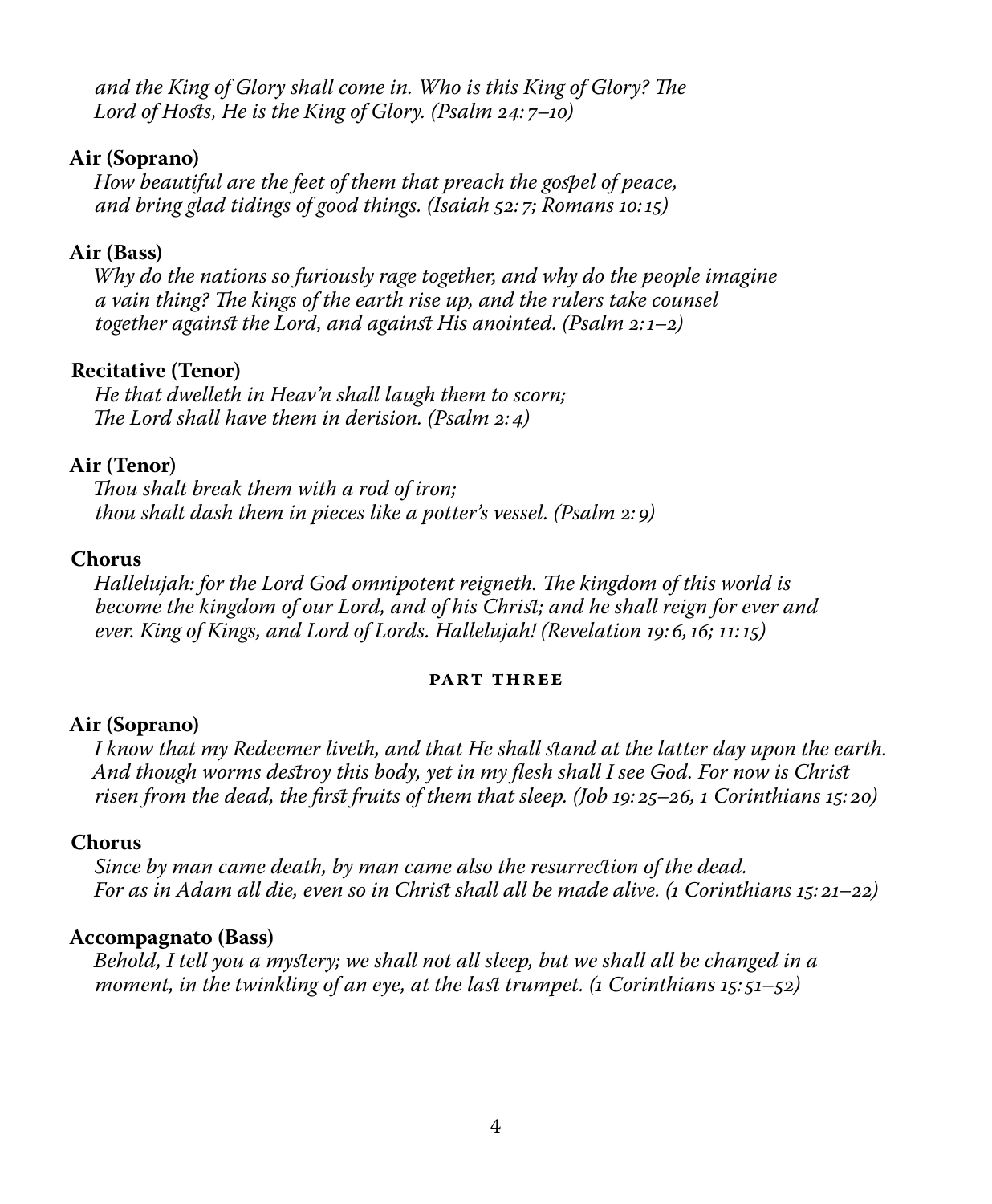#### **Air (Bass)**

*The trumpet shall sound, and the dead shall be raised incorruptible, and we shall be changed. (1 Corinthians 15: 52)*

#### **Air (Soprano)**

*If God be for us, who can be against us? Who shall lay anything to the charge of God's elect? It is God that justifieth, who is he that condemneth? It is Christ that died, yea rather, that is risen again, who is at the right hand of God, who makes intercession for us. (Romans 8: 31, 33–34)*

#### **Chorus**

*Worthy is the Lamb that was slain, and hath redeemed us to God by His blood, to receive power, and riches, and wisdom, and strength, and honour, and glory, and blessing. Blessing and honour, glory and power, be unto Him that sitteth upon the throne, and unto the Lamb, for ever and ever. (Revelation 5:12–14) Amen.*



First performed in 1742 in Dublin, *Messiah* is one of the very few pieces from the Baroque Era to have remained as a popular staple in the concert repertoire ever since. The text was compiled by Charles Jennens, whom was also the librettist for several of Handel's oratorios. Unlike Handel's other oratorios, *Messiah* does not have characters or a narrative drama. The text, derived from the Old and New Testaments, could be described as commentary and meditation around the very idea of the Messiah.

Parts Two and Three of *Messiah* include excerpts from several Old Testament prophecies and the Psalms, and Paul's letters from the New Testament. Whereas Part 1 focused on the prophesies around the arrival of the Messiah and finished with the jubilant birth of the Christ, Part 2 begins with the drama and tragedy around Christ's Passion. The suffering is turned around with the tenor recitative "But thou didst not leave his soul in hell" followed by the chorus "Lift up your heads," acclaiming Christ's resurrection and ascension. The rest of the oratorio meditates on the themes of Gospel preaching ("How beautiful are the feet") and the world's rejection of the Gospel ("Why do the nations so furiously rage together?"), God's ultimate victory (the Hallelujah Chorus), the promise of eternal life ("I know that my Redeemer liveth"; "Since by man came death"), the day of judgement ("The trumpet shall sound"), the final conquest of sin ("If God be for us"), and the acclamation of the Messiah ("Worthy is the Lamb").

Due to the current restraints around the pandemic, this production is performed by smaller-than-usual forces: just one person per part. This gives us the opportunity to explore Handel's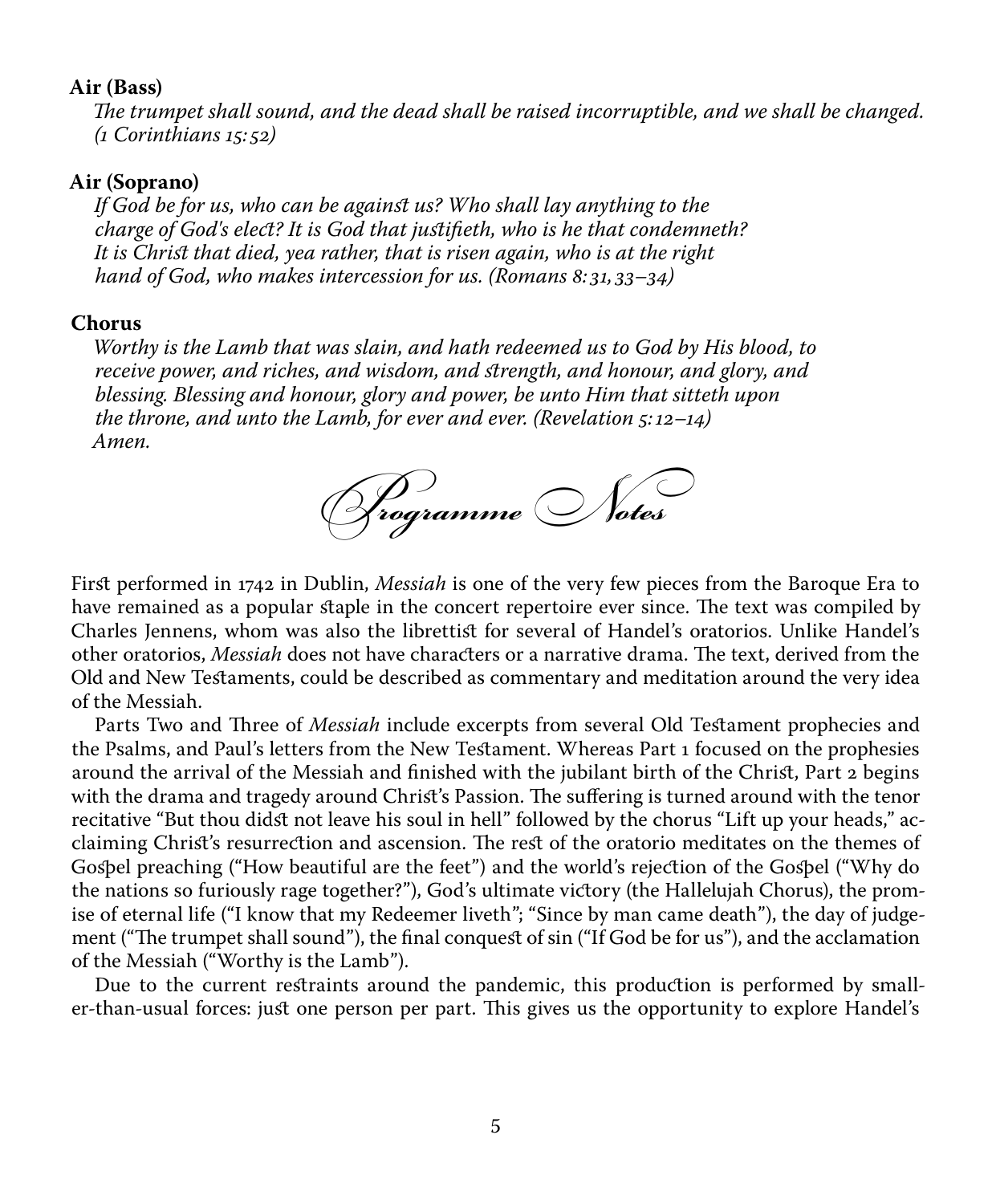masterwork in a uniquely intimate, nimble, and transparent manner. As was common in *Messiah* performances in Handel's time, we have taken the liberty of cutting a few numbers. Today, Handel's *Messiah* is typically considered a Christmas piece; however, in Handel's time the oratorio was traditionally performed around Easter and was associated with the Easter season.

Soile Stratkauskas





### **JENNIFER TURNER – SOPRANO**

Jennifer is a soprano known for her expressive singing and ringing tone. Her warm and engaging presence has captivated audiences on operatic and concert stages alike. She has been fortunate to work as a soloist with musical organizations throughout Canada including Pacific Opera Victoria, Manitoba Underground Opera, the Linden Singers, the Victoria Civic Orchestra, the Victoria Philharmonic Choir, the Sooke Philharmonic Orchestra, and the Okanagan Festival Singers. Concert repertoire includes Bach's *Magnificat,* Mozart's *Requiem* and *Coronation Mass,* Haydn's *Creation,* Handel's *Messiah* and *Judas Maccabeus,* Vivaldi's *Gloria* and Fauré's *Requiem*.

Jennifer sang the role of Donna/Siren in Handel's *Rinaldo* with Pacific Opera Victoria. She also received extensive operatic training through the Victoria Conservatory of Music Opera Studio including the role of Fiordiligi in Mozart's *Così fan tutte* under the stage direction of Glynis Leyshon and Maestro Giuseppe Pietraroia, and the role of Countess in Mozart's *The Marriage of Figaro* with stage director Julie McIsaac and Maestro Timothy Vernon.

Jennifer holds a M.Mus. from the University of Manitoba where she studied with Tracy Dahl and

a Diploma in Music Performance from the Victoria Conservatory of Music where she studied with Ingrid Attrot and Nancy Argenta.

# **DEANNA SILLS – MEZZO SOPRANO**

Deanna Sills has a Bachelor's Degree in Voice Performance from the University of Victoria, where she studied with Susan Young. Over the years, she has performed in the chorus of several Pacific Opera productions and with the Victoria Gilbert & Sullivan Society. Currently studying voice with Ingrid Attrot at the Victoria Conservatory of Music, Ms. Sills has taken part in several of the VCM's programs in the recent past including the Vaughan Williams and Mahler Song Projects (under the direction of Kathryn Whitney and Anna Cal), the 2018 Summer Baroque Adult Soloist program and as a featured student in the VCM's annual Spark to Flame concert in February 2020.

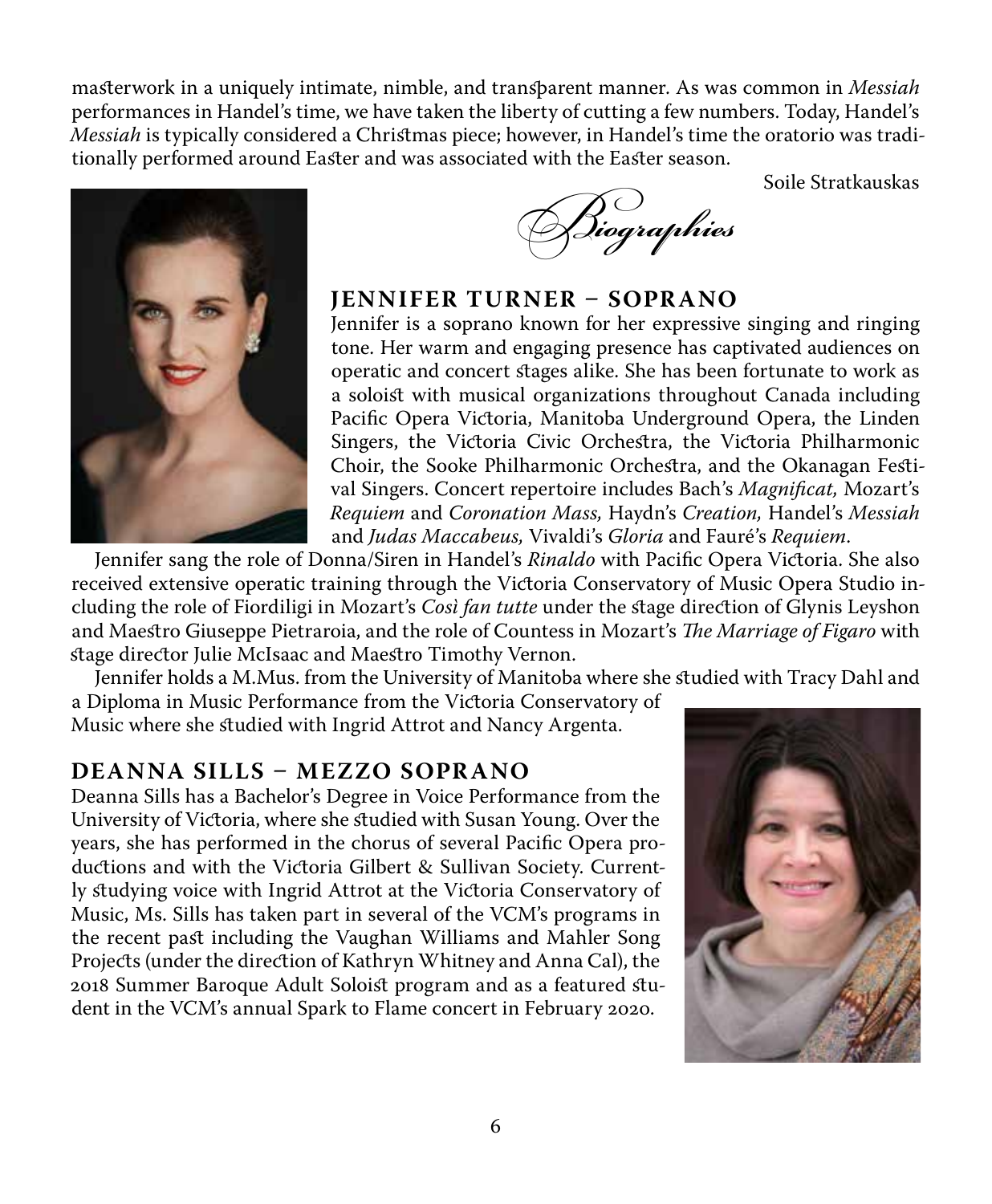# **ISAIAH BELL – TENOR**

Isaiah Bell is a tenor, a composer, and a writer of prose and poetry. This season he combines these disciplines in his critically acclaimed solo show, *The Book of My Shames,* which will be performed in Victoria as part of a Canadian tour in early 2021. He also stars in his own new translation/adaptation of Poulenc's *La voix humaine,* in a digital production with City Opera Vancouver.

Last season Isaiah appeared with Vancouver Opera (Almaviva, *The Barber of Seville*), the Toronto Symphony (*Messiah*), and the Bethlehem Bach Festival. Some of his COVID postponements included a return to Carnegie Hall to premiere a new oratorio, and to Opera Atelier for Handel's *The Resurrection.* He was also scheduled to present Schubert's *Schwanengesang* for the Société d'art vocal de Montréal, and to stage direct *Dido and Aeneas* at Opera NUOVA.

Previously, Isaiah created the role of Antinous in the world premiere of Rufus Wainwright's *Hadrian* at the Canadian Opera Company, and his interpretation of the Madwoman in Mark Morris' *Cur-*



*lew River / Dido and Aeneas* double-bill was described as "a performance of exquisite poignancy" by the *The New York Times.*



## **NATHAN MCDONALD – BARITONE**

Praised for his "Rich Tone" (Coastal Spectator), baritone Nathan McDonald commands a repertoire spanning centuries, from renaissance polyphony to modern Opera and Musical Theatre.

Active as an oratorio singer, Nathan has appeared with numerous Western Canadian ensembles including the Pacific Baroque Orchestra, Cowichan Consort, and Vox Humana Chamber Choir. Some recent highlights include: Bach's *Christmas Oratorio* with the Okanagan Festival Singers; Handel's *Messiah* with the Civic Orchestra of Victoria and Sooke Philharmonic; and Handel's *Apollo e Dafne* with Victoria Baroque and Steven Devine. This assess the constitute the the Canadian out in early 2021. He also stars in his conservator and the Conservation with CHV Opera Victoria Conservation with CHV Opera Nuclear and the Canadian Core is also that is a part

On the operatic stage, Nathan has interpreted such roles as Marcello (*La Bohème* – Puccini), Dandini (*La Cenerentola* – Rossini), Il conte (*Le nozze di Figaro* – Mozart), and Don Alfonso (*Così fan tutte*  – Mozart). He has presented recitals in Canada and the United States, and has sung professionally in choirs on 4 continents. During the

pandemic, Nathan has been especially focused on his teaching activities, and appreciating the opportunity to spend extra time with his two young children. Nathan is a member of the Voice Facul-<br>ties at the Victoria Conservatory of Music and the Canadian College of Performing Arts.